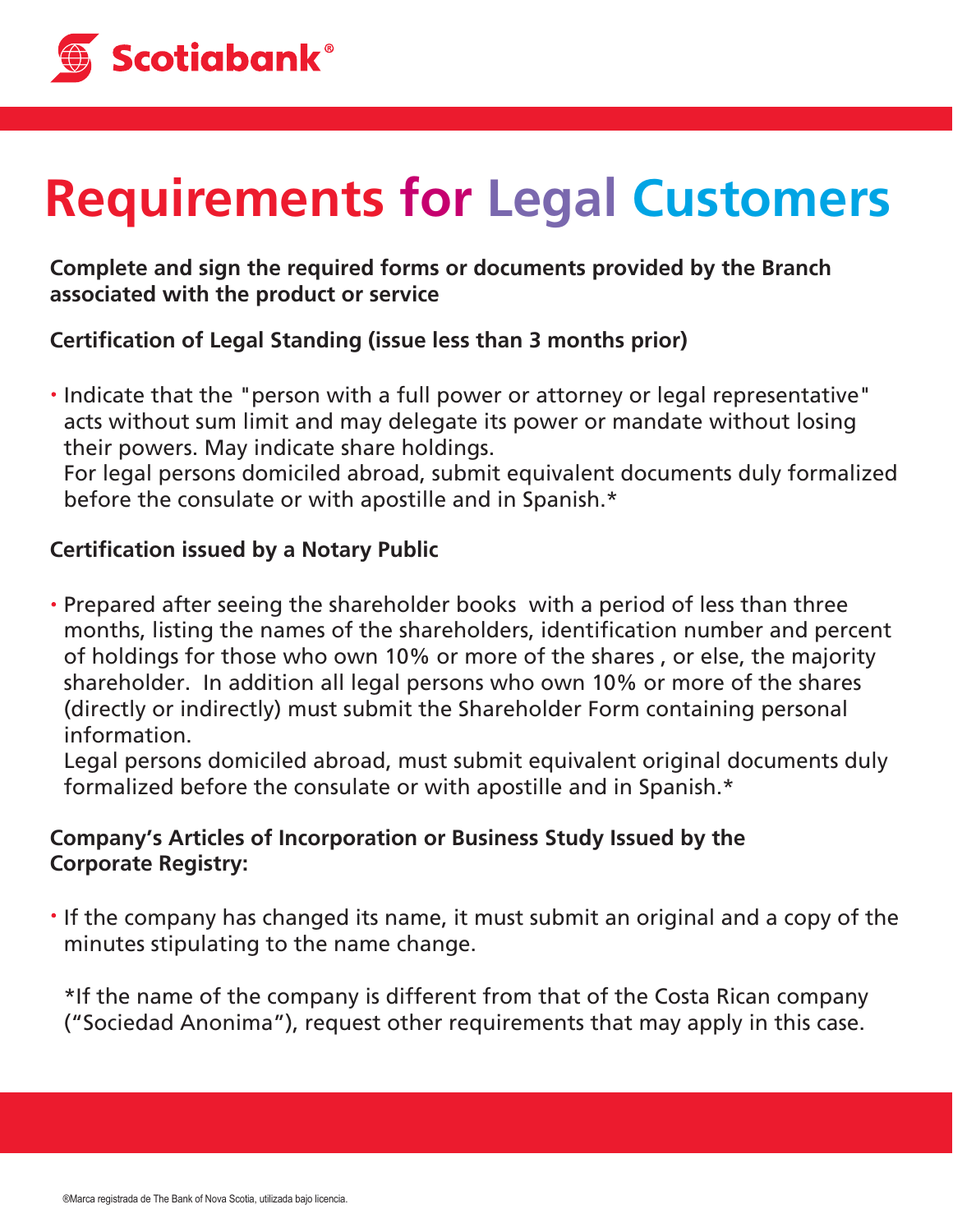

- Document to verify the company's corporate address and business address: (Recent utility bill in your name, rental agreement containing the street address, municipal receipts, among others). \*\*
	- \*\* Ask what kind of document may be submitted.

#### **Financial Information:**

• Compulsory Affidavit on Income Tax Return for the latest fiscal year. If the legal person is exempt from this requirement, submit evidence to support it. You may attach the following documents to the Income Tax Return: audited or internal financial statements for the latest fiscal year (with a 6 month or earlier cutoff date), in the latter case it must be duly certified by the accountant and legal representative; certifications based on accounting books, certification of income from a C.P.A. issued no later than 3 months prior, service contract, invoices, I.P.A., if income is less than US\$ 2,000 or the equivalent in colones, among others.

#### **For Legal Representatives with access to the account:**

• Submit original and a copy of the identification document. Photocopy of the identification card for nationals, copy of the pages of the passport that contain information or stamps for non-resident aliens or a copy of identification documents accepted by the General Immigration and Alien Administration and Diplomatic identification documents issued by the Ministry of Foreign Affairs (non-resident legal representatives must submit second current identification).